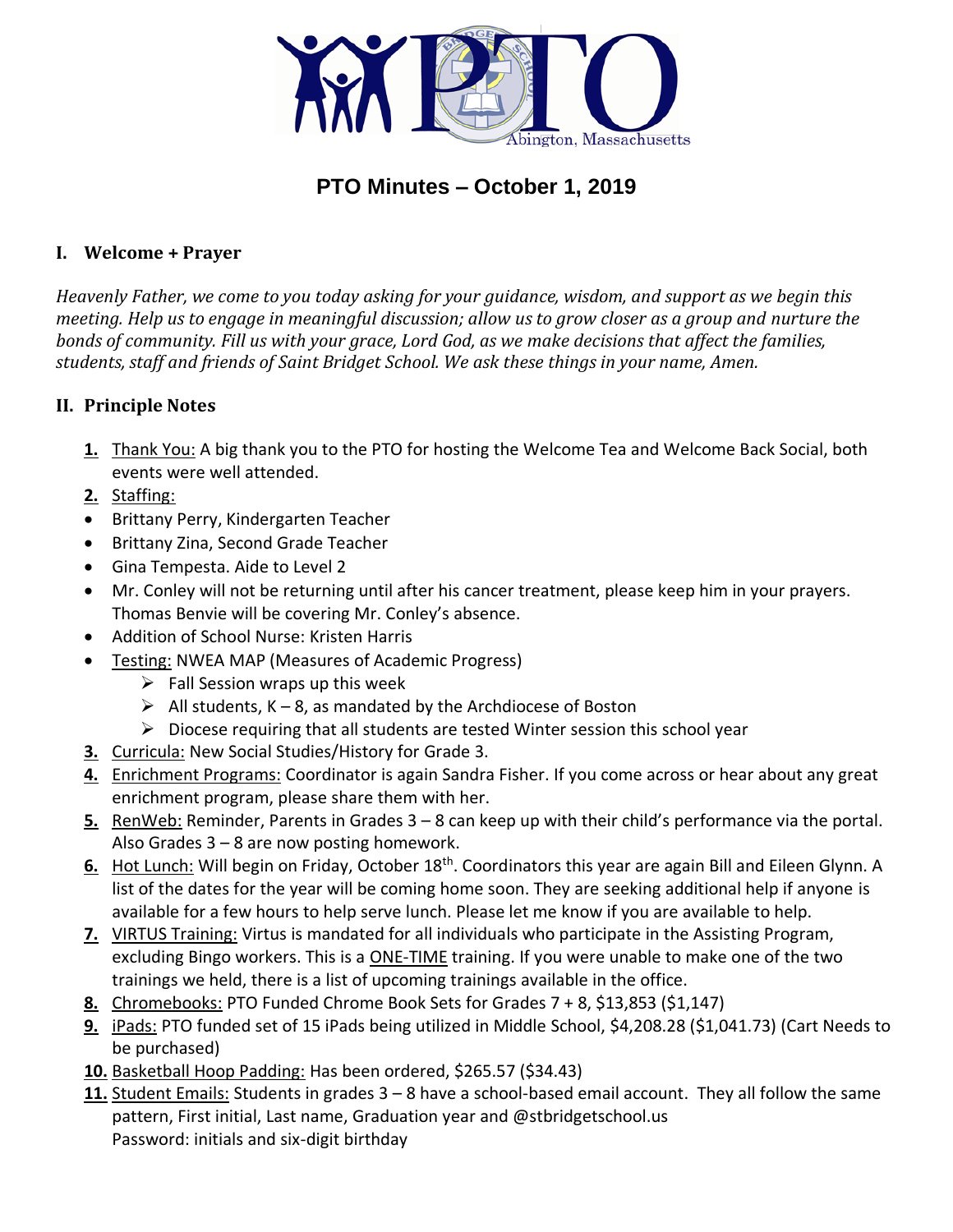- **12.** Internet Speed: We have expanded our internet bandwidth, switching from Comcast to Verizon, increased from 25 mb to 1 gig…. a 3,900% increase! Installation is currently underway.
- **13.** Playground: As you may have noticed, the tall spinning ring is broken in the big kid's playground. A replacement has arrived, and we are waiting for installation. They will also be fixing the steering wheel in the early childhood playground. Fortunately, everything is covered under warranty.
- **14.** Catholic Schools Foundation:
- $\triangleright$  NOVA Scholarship This year families are receiving \$45,500 in aid
- $\triangleright$  Emergency Funding; 5 rounds
	- There is an immediate and urgent need
	- The situation will have a strong impact on the student and his/her family financially
	- The school assists the family through tuition aid and other efforts
	- The school has a concrete and detailed plan to support the family in the future
	- The student will likely withdraw if he/she does not receive additional aid

## **15.** Reminders:

- **1.** This coming Friday is our Go Wicked Gold for Childhood Cancer event, students are encouraged to wear "Gold" as part of their dress down day attire, and to bring in a donation in recognition of Pediatric Cancer Month.
- **2.** We will be hosting an Enrollment Open House on Sunday, November 3<sup>rd</sup> in conjunction with "Discover Catholic Schools Week". Please encourage new families to check out our school.

### **III. Approval of Minutes from 05/29/19**

a. Minutes from the May 29, 2019 PTO meeting were presented, motion duly made to accept and unanimously accepted.

### **IV. Treasure's Report**

- a. Budget Update
	- i. Stop n Shop Rewards brought in \$1500
	- ii. Current PTO funds deferred from 2018-2019 year total = \$30,630.07 with some approved purchases to still come through.

### **V. Fundraisers/Events 2019-2020**

- a. 6<sup>th</sup> Annual Freaky Family 5K Fun Run & Walk October 19<sup>th</sup>, 2019
	- i. Event is coming together, have raised \$5000 in sponsorships and have over 230 participants registered already
	- ii. We need volunteers! Sign up genius will be posted this week
	- iii. We are in need of raffle items gift cards, baskets, kid games/crafts any raffle donations can be dropped off to the office – thank you!!
- b. Breakfast with Santa
	- i. Discussion on what to include and what to move away from
	- ii. Consensus was to bring back craft fair into Parish Hall
	- iii. Mixed feelings on hot vs continental breakfast going to try to do a combo some hot and more continental type food
- c. LCR January 10, 2020
	- i. Teams of 10(ish) play 2 rounds of LCR and then winners play final round
	- ii. Would like to add a DJ
	- iii. ? Offer buffet dinner, Chinese food was recommended will research cost
- d. Spring Event March 2020
	- i. Suggestions from surveys indicated interest in new event